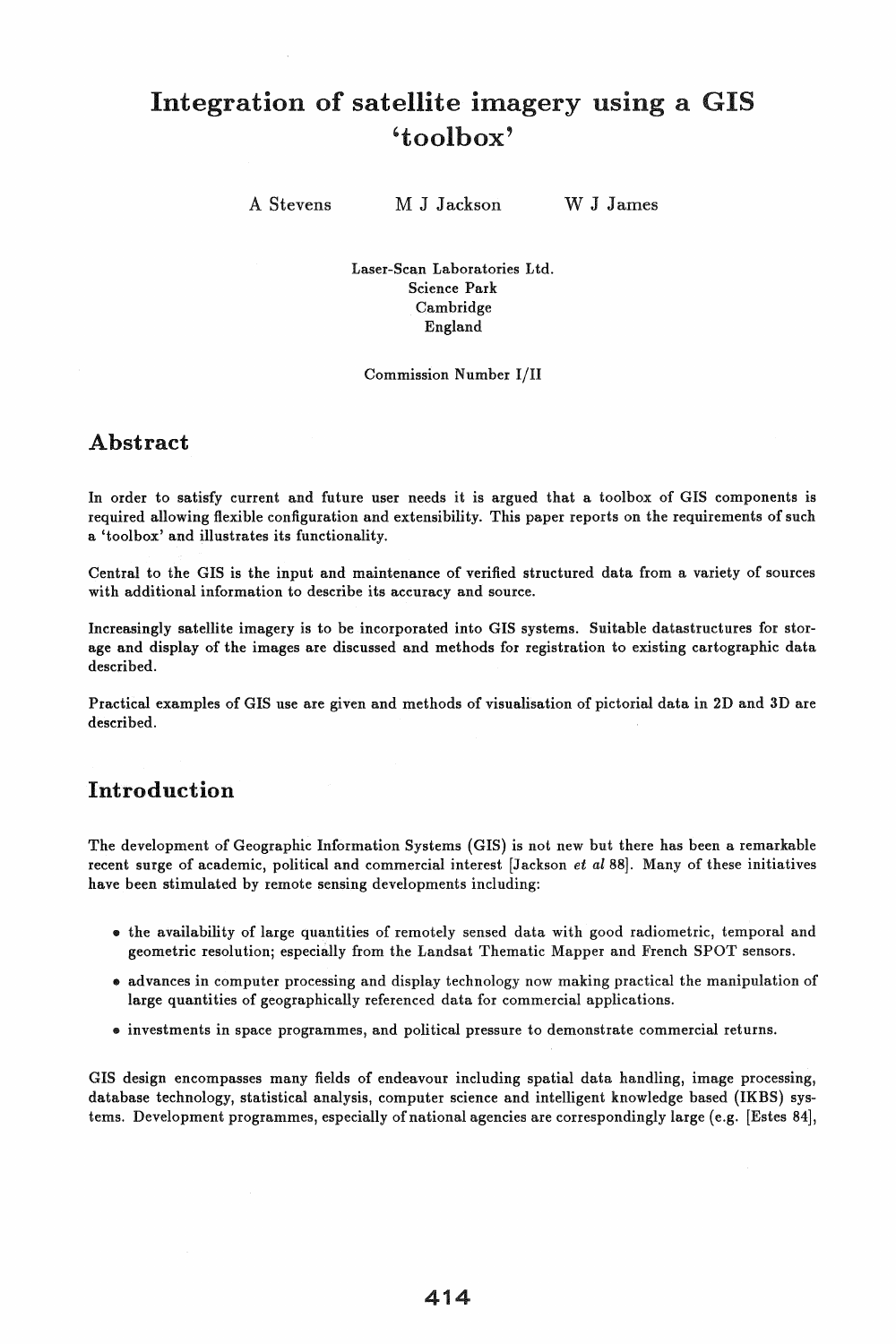[Smith *et al87]).* However, it has been our experience that the requirements of single organisations are generally much more specific and that facilities offered by large systems are either too general or too expensive.

The development of GIS, and especially those integrating remotely sensed and other data types (so-called Integrated GIS or IGIS), is now recognised as a pre-requisite for the effective exploitation of remotely sensed data. This paper illustrates Laser-Scan's approach which is to provide an integrated framework and modules or tools which can be flexibly configured to tailor a system to requirements and budget. The toolkit concentrates on the fundamental requirements of providing simultaneous access to, and manipulation of, independent raster and vector datastructures. Facilities are provided to interface with general purpose commercial database systems at a higher level, and some examples of these are described.

## IGIS data types

Geographic data exists in a wide variety of forms, but may be grouped according to *type.* Each data type requires distinct structures and methods of handling within the IGIS. The data types are:

- Image data, commonly raster data, especially satellite imagery.
- Object data, commonly vector data, especially digital cartographic data.
- Terrain height data, commonly digital terrain models, contour/spot-height maps or surface models
- Tabular data, especially qualifying data, attributes and indexes
- Rule/knowledge data, for support of decision making processes.

#### The importance of qualifying data

Qualifying data should accompany any geographical dataset and may generally be divided into status and historical information. It is particularly important when bringing together geographic data from different sources.

Status information includes geographical coverage, description of content, scale, accuracy, currency etc. Laser-Scan's existing tools to input satellite imagery in a variety of formats also fully decode the 'header' records into an accessible tabular form.

Historical qualifying data references the data and procedures from which the dataset was created and modified. It allows the user to trace the sources of the data. In the case of object data, the history information is contained within the object file (see below). For operations involving data of various types, it is more appropriate to store the information in project oriented database systems. Each record will specify a procedure, the data inputs, and any other data used by the procedure. For example, a classified satellite image may record:

- creation by a segmentation process using a specified source image, reference object, terrain height and rule data, followed by
- modification through a classification process using further reference object data and a different set of rules.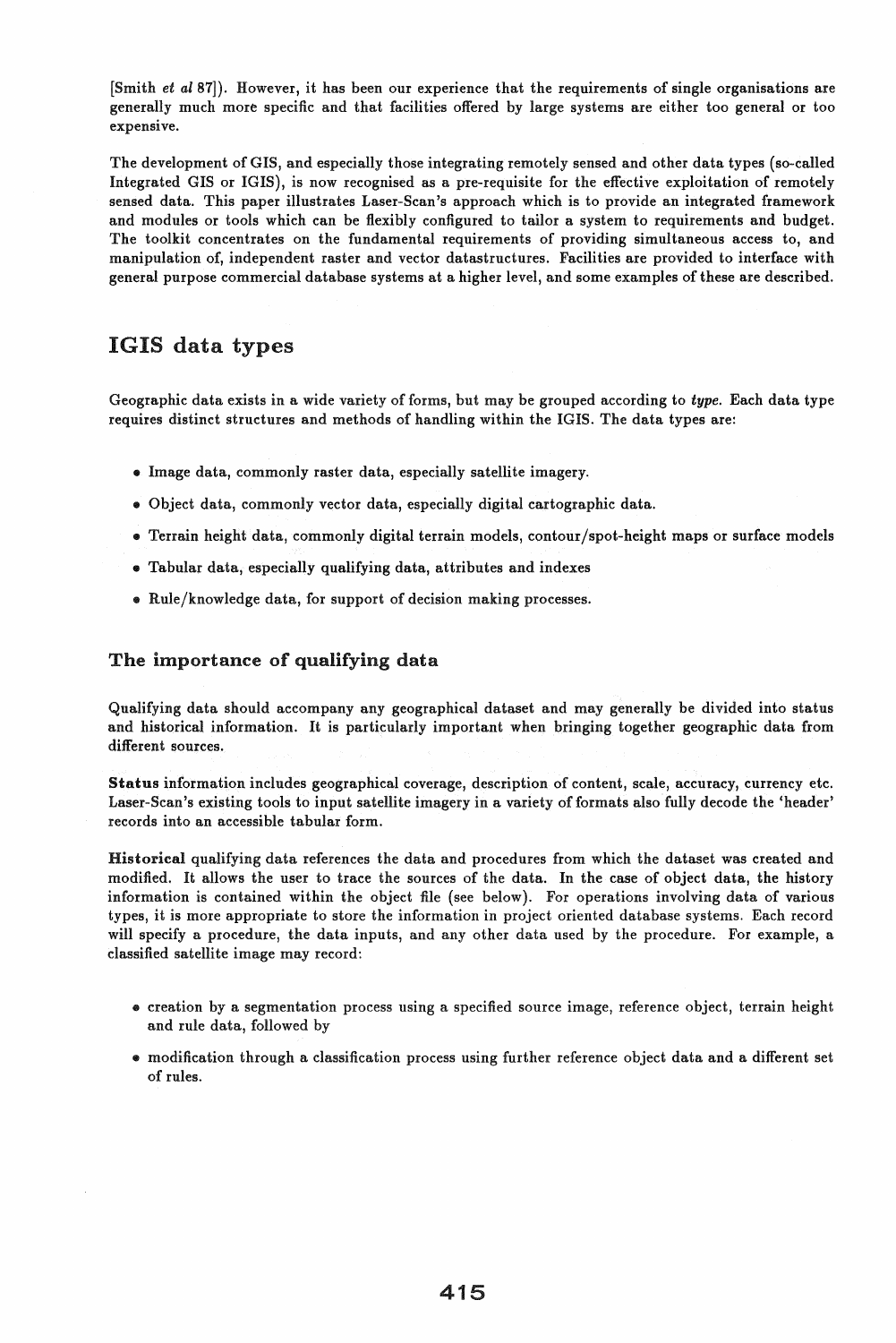#### Description of Image storage

The simplest form of image storage is probably a single 2D array whose indices represent the pixel coordinates and whose values represent the image pixel data. Satellite images usually consist of multi-bit data and may also be recorded in a number of frequency bands. Although specialised image processing computers are available with suitably large addressable memories, Laser-Scan aims to provide efficient image handling capability on relatively low-cost, and general purpose, workstations. This allows satellite imagery to be more closely integrated with other data processing and IGIS functions.

For modest sized images and processing tasks, 'virtual' memory techniques, which transfer portions of the image array from disk to real memory, provide acceptable performance. For more intensive operations Laser-Scan have developed a 'structured image' storage mechanism (LSI) which is a a form of grid file optimised for rapid access. A hierarchical index is superimposed on the structured image to provide summary information.which may be exploited for IGIS operations.

#### Description of Object storage

As one component of a GIS, Laser-Scan have developed a flexible feature based storage mechanism called IFF. Features are assigned describing codes and contain strings of floating-point coordinates representing spatial position. Each coordinate can contain any number of dimensions (usually 2 or 3) and any number of per-point attributes. A whole IFF file may be separated into layers (typically to separate different groups of features) and contain *history records* which log changes and uses of the file. A *feature representation table* determines how feature codes are represented on graphic devices. Higher level objects, such as polygons and link-node structures, can be built by pointers into IFF. Applications of Laser-Scan's structured vector (LSV) format are described later in the paper.

#### Description of Terrain storage

#### Describe triangles and grid files

Laser-Scan's powerful terrain modelling software is based on Delaunay unique triangulation [McCullagh 83]. Every measured data point is honoured directly, since they form the vertices of the triangles used to model the terrain. Particular constraints allow fault or break lines to be incorporated. The triangular representation allows visualisation, editing, and storage of surface form in a compact representation. In addition the triangles may be processed for subsequent generation of regular grids or contours.

# IGIS toolkit components

## Data input

Modular facilities for input include:

- .. Format conversion to take 'popular' digital datasets, and published interfaces and convert to IFF object data.
- .. Remotely sensed data by image and header decoding; images to raster files, header information to tabular files (with a 'keyword = value' format).
- $\bullet$  Aerial photographic data via stereoplotters into 3D object format.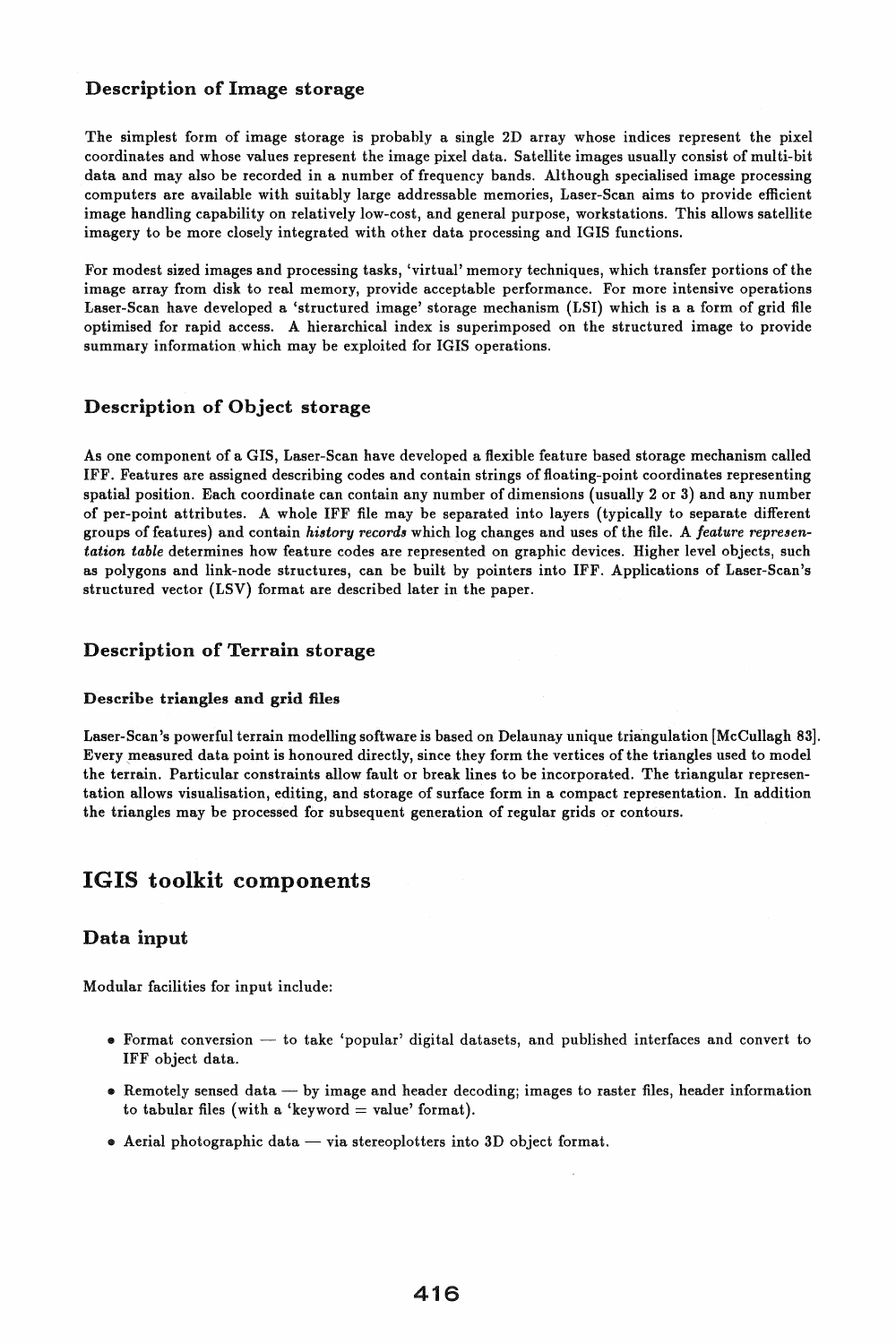- Map digitising Laser-Scan support manual, interactive (capturing linework and junctions) and fully automatic data capture from a wide variety of source documents. Output is into IFF object data.
- $\bullet$  Voice recognition for rapid coding of specific features.

#### Data selection and orientation

Before multiple data types can be used to satisfy IGIS enquiries, the individual data types have to be retrieved, seamlessly joined, orientated and presented.

Image data can undergo a variety ofimage processing operations (filtering, edge enhancement, histogram equalisation etc.). It can be geolocated by interactive matching and can be transformed within a number of standard coordinate systems. 'Panelling' operations allow a number of images to be amalgamated and window operations allow sub-images to be selected. Manipulation of colour lookup tables provide a method to change display representation.

Object data can be extensively processed by Laser-Scan's IFF manipulation utilities (including geometry checking and structuring, smoothing, statistics generation, sorting and selection). It can be transformed to a wide variety of coordinate systems. Edge matching between map sheets allow amalgamation and window operations allow data selection. Feature display on a variety of output devices can be modified by manipulation of feature representation tables.

Terrain data in triangular form can be viewed checked and edited. Constrained triangulation can be selected to honour particular geographic features such as cliff and break lines. Interpolation to user defined grids allows output as a raster image, where pixel value represents height. Edge matching between adjacent models, sub-model selection and perspective displays allow flexible output.

Of particular relevance to this paper is the registration of satellite imagery to map data. For vertical or near-vertical imagery, simple interactive registration using corresponding map and image points may be used to calculate affine transformation parameters to be applied to the imagery. For off-nadir images sensed with a linear array detector, such as SPOT, a 'dynamic space resection' approach is required [Gugan 87].

Software has been written to allow pixel images and map data to be displayed and manipulated simultaneously on a colour graphics workstation. The data may be displayed in separate windows or superimposed in a single window. An operator may then point and record corresponding locations (to sub-pixel accuracy) using the workstation mouse in map and image. Such points constitute a *registration control point*  file which serves as the basis for absolute orientation calculations.

#### Integrated data editing

A basic tool for data manipulation within an IGIS is the editing of object(vector), image(raster) and terrain data, either separately, or in combination. To this end Laser-Scan have developed integrated editing capability allowing the simultaneous viewing of multiple data types on a single workstation screen. Using the facilities, vector data may be digitised or edited against a backdrop of image data (from a scanned map or satellite image).

Alternatively, raster operations can be achieved with reference to overlayed or adjacently displayed vector files or terrain models. Digital terrain matrix values can similarly be modified with reference to image or vector data. Tabular or textual data can easily be modified in the presence of pictorial data using the multi-window facilities of modern multi-tasking workstations.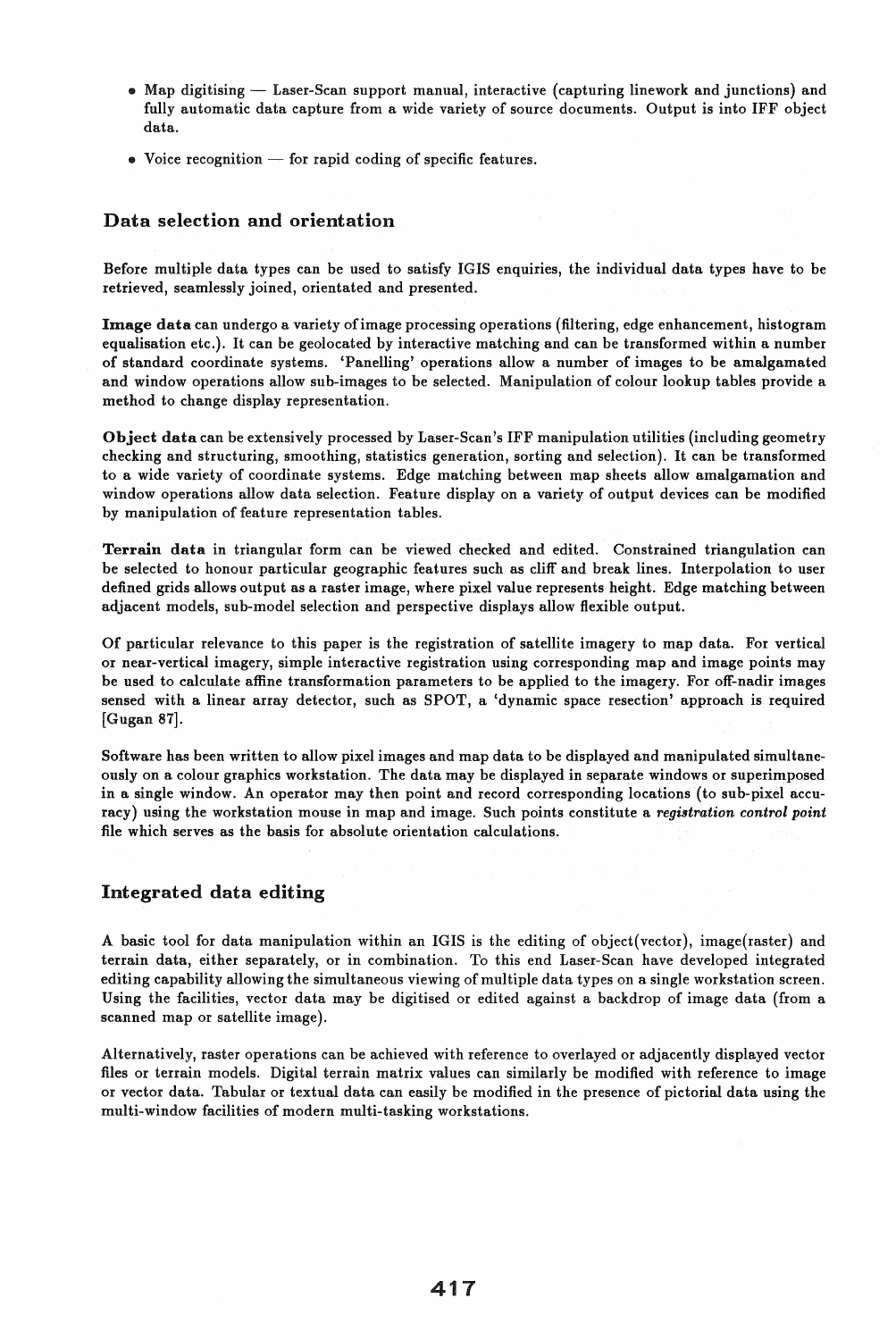#### Image/object and Object/image conversion

In some circumstances it is desirable to convert between data types:

Image to object conversion may be achieved by a number of methods, depending on the complexity of the data and the quality of the desired result. Manual digitising from a table or screen allows an operator to include 'intelligence' information such as the type of feature being digitised. It is most appropriate with poor quality documents but is time consuming. Laser-Scan's unique vector digitising equipment (LASERTRAK) uses a semi-automatic line following approach and scans a laser beam through a photographic negative of the source document. More recent developments (Laser-Scan's VTRAK equipment) apply image understanding techniques to structured images and perform feature extraction with partial feature coding. Usually some form of post-processing to structure the data is also required.

Object to image conversion is generally easier and is achieved with a 'gridding' program (I2GRID) which allows individual features to be assigned pixel widths. The program allows the final pixel size to be chosen and generates binary data.

#### Data output

Modular facilities for output include:

- Conversion to popular formats and published interfaces, allowing users to generate their own output datasets.
- Display and plotting of combined data (e.g. 3-D views comprising image, object and terrain data) using raster and vector colour plotters and photoplotters.
- Generation of cartographic products.
- Generation of statistical or other tabular data, against specific criteria. This is achieved via libraries of standard facilities which can be enhanced by user programs. These can be used, for example, to derive statistics about average length of features within particular datasets or average greylevel of an image.

#### Data structuring and polygon formation

Figure 1 shows a typical example of unstructured data to be included in an IGIS. It consists of linear road features and polygons, such as might be obtained from manual digitising of geolocated satellite imagery. As can be seen, in its unchecked form it contains a number of digitising errors. The locations of the polygons text codes may later be used later as 'seed' points. The codes themselves may be used as a pointer to classification or descriptive data stored in a relational database.

To integrate such data into an IGIS, Laser-Scan have developed a powerful set of editing and structuring facilities which may be linked together to process the ('spaghetti') data into true polygons with minimal operator intervention. The steps are as follows:

- Removal of double digitising common boundaries are aligned and multiply digitised features are removed. Specification of immovable features may be made.
- Extending and clipping of lines junctions of specified features are tidied, within given tolerances.
- Polygon closing again within tolerances and for specified features line ends may be joined.
- Feature breaking at junctions This creates a link and node structure where each link between junctions becomes a separate entity. Each of the links is recorded once only.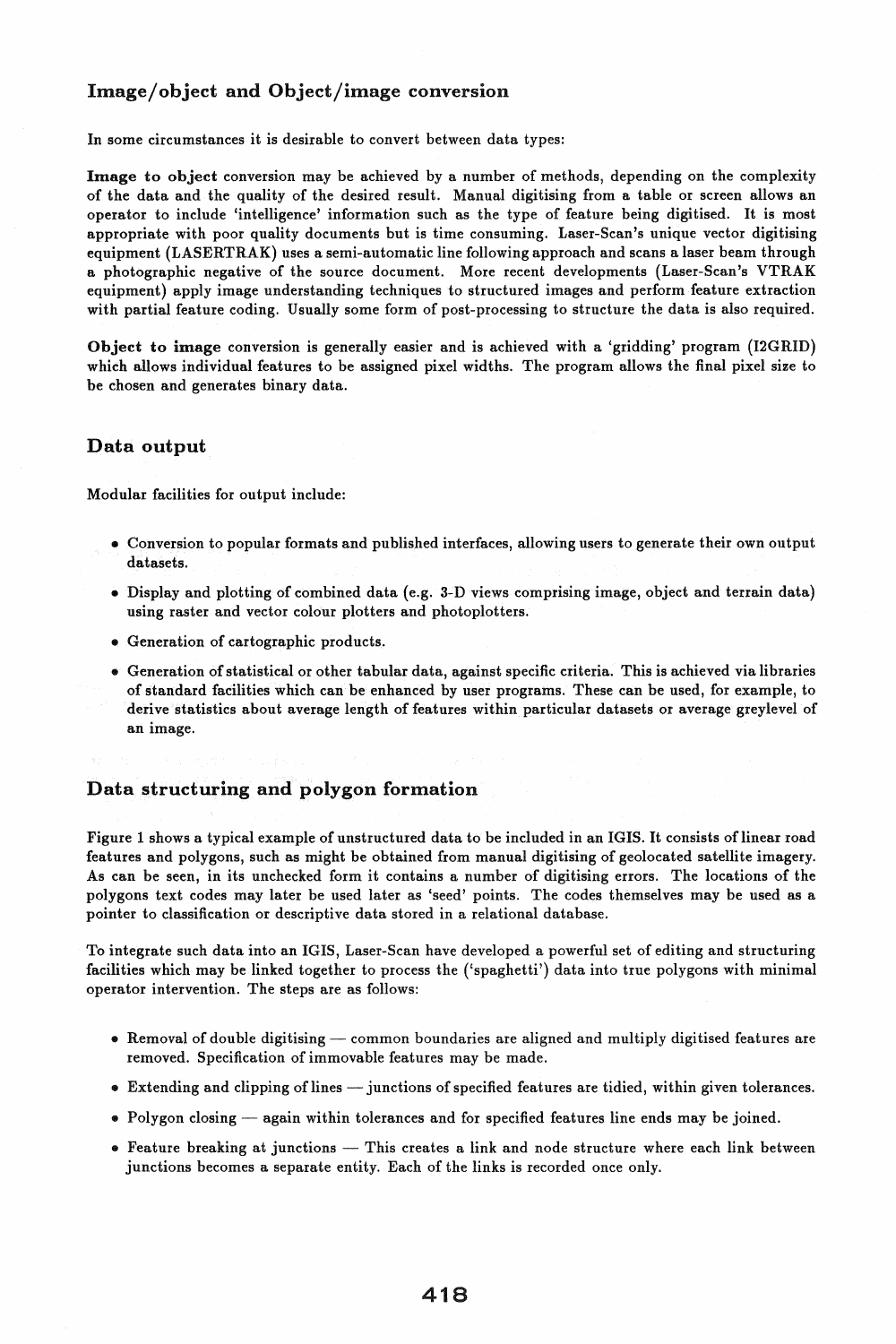

Figure 1: Unstructured polygon data with roads

 $\bullet$  Polygon formation  $-$  The above links and nodes are processed into polygons. Where necessary the above links are duplicated and each polygon becomes a separate feature.

Figure 2 shows the unstructured data processed into polygons and filled with different patterns using internal seed points. Information about areas, bounding boxes, or perimeter length is easily derived by standard routines and may be interfaced to a wide variety of statistical analysis packages.

#### Digital elevation modelling and visualisation

A Digital Elevation Model (DEM) refers here to a set of elevation data recorded on a regular rectangular grid. Terrain models may be derived directly from stereo satellite imagery [Alvey] or from existing map data.

Software modules exist to calculate and manipulate absolute height, slope and aspect, and to generate shaded overlay perspective views and visibility profiles. These parameters and others such as terrain roughness are necessary in considering many environmental issues. Examples include the distribution of selected flora and fauna, modelling snow melt or run off characteristics, geological interpretation and cross-country mobility studies. The surface form is also important to image classification, particularly with the greater look angles which are obtained with TM, off-nadir SPOT data, SAR images and airborne scanners.

Despite the increased complexity of 3-D systems compared with 'flat' storage, a future trend is anticipated towards representations and display of the third dimension within IGIS systems.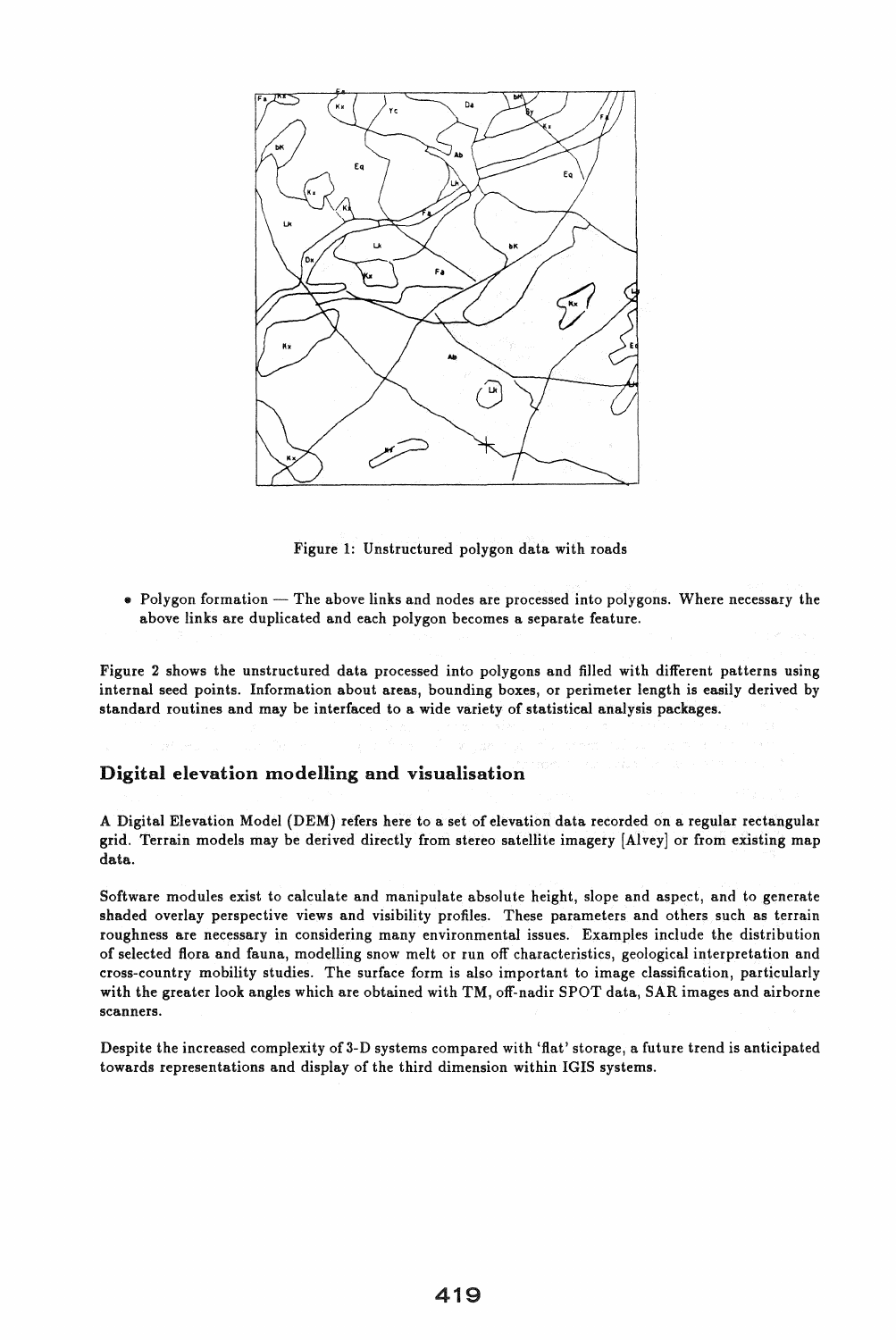

Figure 2: Structured polygon data from figure 1

#### Flowline and Database Capabilities

Laser-Scan have identified a number of levels of data organisation which are appropriate for different users and applications. These can be grouped as follows:

- Use of individual packages and system facilities Starting from a core system, individual tools can be added without changing the basic computer hardware. Use of operating system facilities, directories and protection mechanisms, along with specifically written software can produce a well tailored and cost-effective environment.
- Flowlines constructed from command scripts To integrate individual GIS components for specific tasks, such as map production, command script facilities are used to link primitive operations. This level of information management is appropriate for many national and military mapping production agencies.
- Data management with relational databases Production flowlines often benefit from the use of relational databases to keep track of data flow. Laser-Scan has recently implemented a map production flowline for a major customer integrating data from a variety of sources. This incorporates a data catalogue and allows browse, search and select mechanisms to find relevant local or remote datasets. In a separate development, a relational database has been used to organise descriptive data relevant to geographic areas with specific report generation facilities.
- Output to map information management systems Laser-Scan market Informap III from Synercom Technology. This is a fully supported product on the DEC range of workstations. It includes engineering facility and work management, geographic information processing and analysis, database management with a continuous map environment and report generation facilities.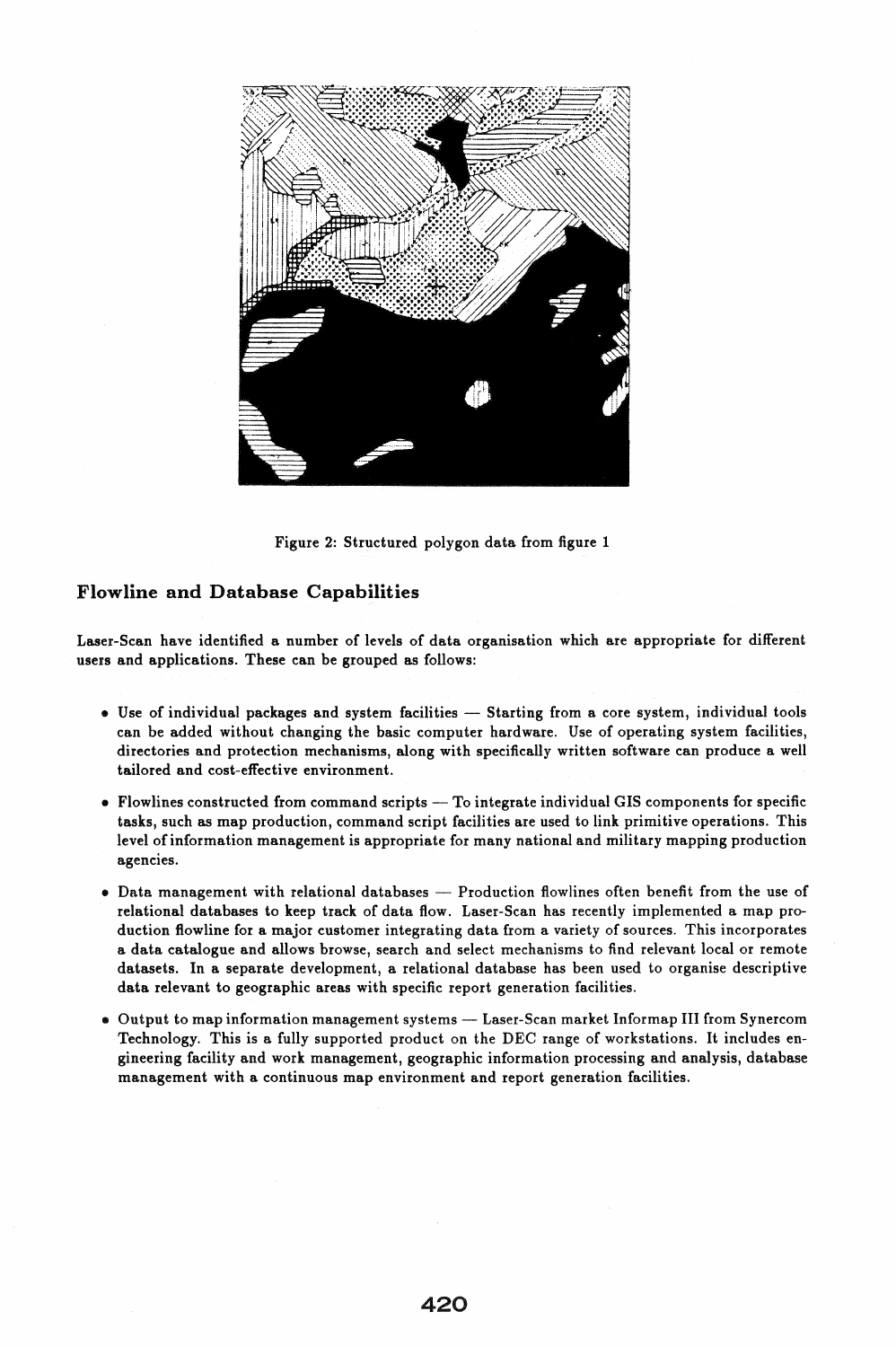

Figure 3: Schematic of integrated GIS system

# Current development directions

#### IGIS Data Organisation

In order to use most effectively the tools described above Laser-Scan is continuing the development of structures for overall data organisation. These permit the maintenance of data in its primitive input form to preserve precision and information content, whilst offering the user an integrated view of the whole data environment. In addition, the structures must provide fast and efficient spatial processing. A schematic of the organisation proposed is presented in Figure 3 and has been described in [Jackson et aI86].

The term *geoschema* is analogous to the use of 'schema' within a traditional database. It describes the organisation of the geographical datasets. In particular it defines the spatial referencing system, indexes, classification and attribute coding schemes.

#### Quadtree spatial indexing

Much of the research effort to date on integrated GISs has concentrated on low level data structures (such as the quad-tree [Samet 84]) which can hold both vector and raster data in a uniform manner. While this use of quad-trees may be justified for certain types of operation, especially in the context of pre-defined projects, they do not offer a sensible general purpose solution to IGIS integration. However, they do have benefits in providing an integrated *spatial indez* [Ibbs and Stevens 87].

At the highest level of area storage, the operator is aware of one common spatial index into the data. At 'lower' levels the index contains references from the structure into the particular (type specific) datasets. Obviously, the design and implementation of the spatial index and the underlying datastructures have a significant effect on the speed and flexibility of the IGIS system.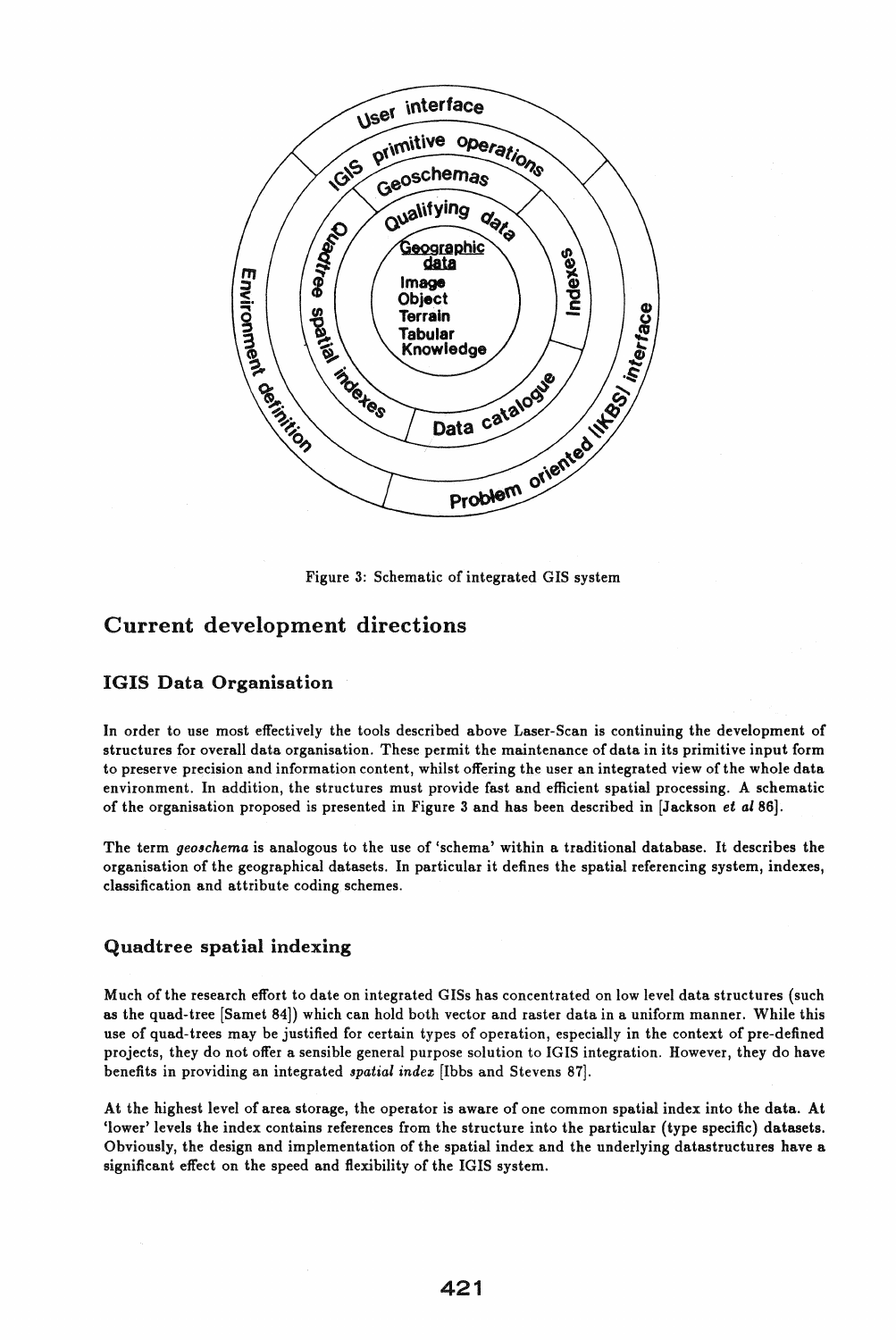#### Hardware and User Interface

The design of a consistent and appropriate user interface is rightly acknowledged as a vital link in any IGIS. All of the facilities for image integration described above are available on the same hardware the DEC range of colour workstations. This common hardware environment needs to be complimented with a common software interface across the wide spectrum of available facilities. Much work has been done in this area with WYSIWYG (what -you-see-is-what-you-get) menu and icon interfaces and on-line help facilities. Emerging 3D graphics and window standards and object oriented programming techniques allow further sophistication, which if sensitively applied offer enhanced capability with portability.

In addition specific new hardware and software developments for 2.5D, 3D and stereo vision are being researched. These include an Alvey project [Muller *et a188]* involving the transputer [Inmos 86] as a flexible general purpose vision engine, and more specific graphic displays [BCS 87]. Such devices offer the computational power necessary for real-time display and animation.

## Summary

As functional capabilities increase, making use of 3-D data sets, IKBS techniques and special purpose hardware, an integrated approach to GIS design will become necessary to control the large volumes of data involved. In particular IGIS qualifying data is important to understand the pedigree and reliability of any output.

Laser-Scan have well proven utilities and tools for storage, retrieval and manipulation of spatial data. The approach presented here allows a flexible and upgradeable route towards a general purpose IGIS.

# Bibliography

#### References

| [Alvey]                                         | Real time 2.5D vision System. Alvey MMI project 137. Participants: Thorn<br>EMI Central Research Laboratories, Laser-scan Laboratories Ltd., Univer-<br>sity College London, RSRE Malvern.                                                   |
|-------------------------------------------------|----------------------------------------------------------------------------------------------------------------------------------------------------------------------------------------------------------------------------------------------|
| [BCS 87]                                        | 3D Graphics Hardware. BCS display group documentation 1987. British<br>Computer Society. London.                                                                                                                                             |
| Estes 84                                        | J Estes. The pilot land data system: Report of the program planning work-<br>shop. NASA Technical memorandum 86250.                                                                                                                          |
| [Gugan 87]                                      | D. Gugan Practical aspects of topographic mapping from SPOT imagery<br>Photogrammetric Record vol 12(69), April 1987, pages 349-355                                                                                                          |
| [Ibbs and Stevens 87]                           | T.J. Ibbs and A. Stevens Quadtree storage of Vector data for Geographic In-<br>formation Systems Presented at: GIS-LP '87-International Conference on<br>Geographic Information Systems for Land Planning, Lisbon, 14-18 Septem-<br>ber 1987 |
| [Inmos $86$ ]                                   | The transputer Family. Product Information. March 1986. Inmos.                                                                                                                                                                               |
| $[Jackson \text{ } et \text{ } al \text{ } 86]$ | Jackson M J, James W J, Stevens A. British National Space Centre GIS<br>Demonstrator Feasibility Study BNSC Report 1987.                                                                                                                     |
| $ Jackson \text{ et } al 88 $                   | J. Jackson, W. J. James, A. Stevens The design of environmental<br>М.<br>Geographic information systems Royal Society -in press.                                                                                                             |